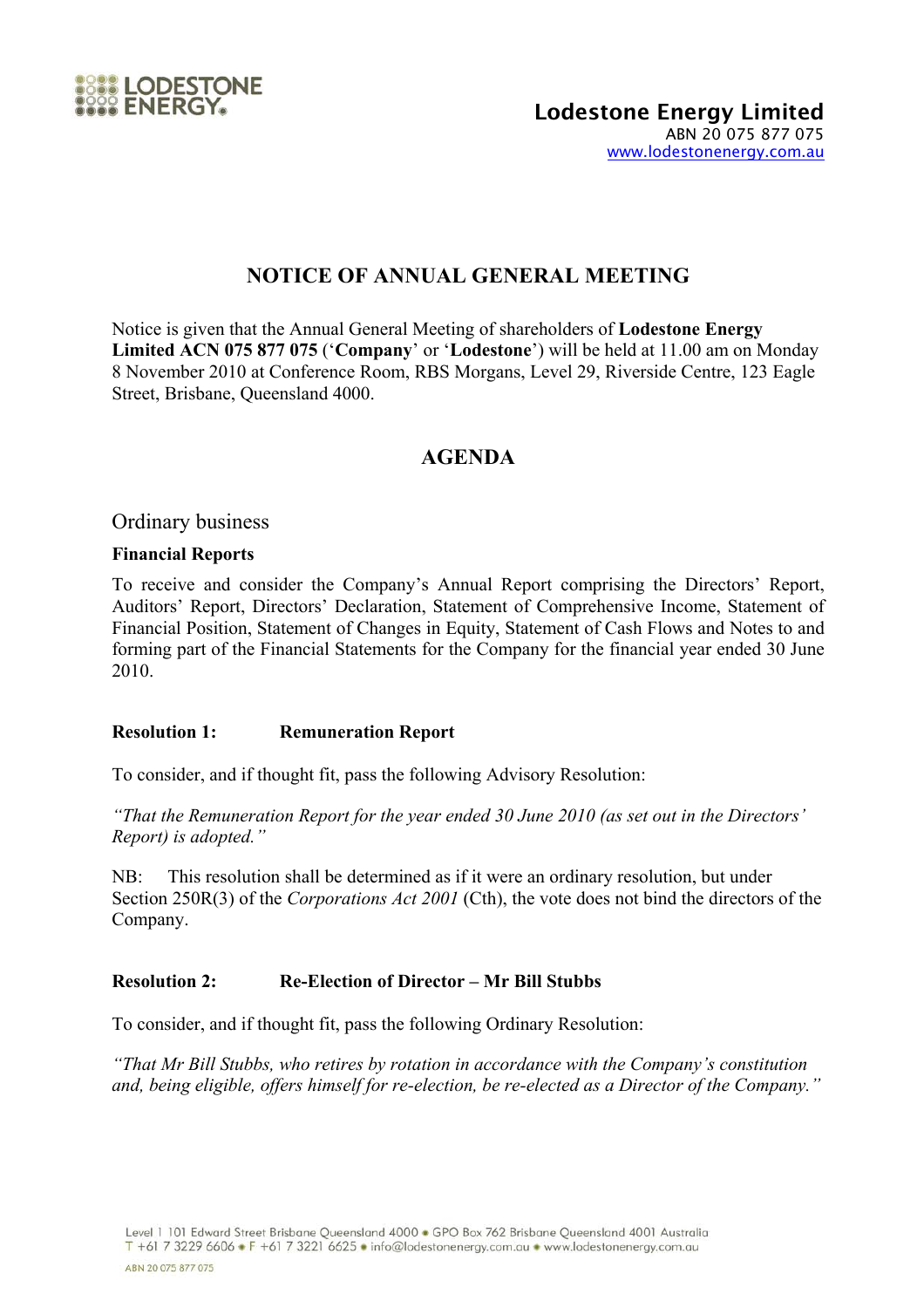# **Resolution 3: Re-Election of Director – Mr Lance Grimstone**

To consider, and if thought fit, pass the following Ordinary Resolution:

*"That Mr Lance Grimstone, who retires by rotation in accordance with the Company's constitution and, being eligible, offers himself for re-election, be re-elected as a Director of the Company."* 

# **Resolution 4: Election of Director – Mr Roger Clarke**

To consider, and if thought fit, pass the following Ordinary Resolution:

*"That Mr Roger Clarke, who was appointed Director since the last Annual General Meeting, retires in accordance with the Company's constitution and, being eligible, offers himself for election, be elected as a Director of the Company."*

#### **Resolution 5: Ratification of issue of Placement Shares**

To consider and, if thought fit, pass the following Ordinary Resolution:

*"That for the purposes of Listing Rule 7.4 and for all other purposes, the issue of 47,750,000 fully paid ordinary shares in the capital of the Company to sophisticated and professional investors at a price of 8 cents per share, for the purpose and otherwise on the terms described in the Explanatory Notes, be ratified.* 

#### **Voting exclusion statement**

The Company will disregard any votes cast on Resolution 5 by:

- any person who participated in the issue; and
- any of their associates

However, the Company need not disregard a vote if:

- it is cast by a person as a proxy for a person who is entitled to vote, in accordance with the directions on the Proxy Form; or
- it is cast by the person chairing the meeting as a proxy for a person who is entitled to vote, in accordance with a direction on the Proxy Form to vote as their proxy decides.

#### **Resolution 6: Issue of options to Mr Roger Clarke**

To consider and, if thought fit, pass the following resolution as an ordinary resolution:

*"That for the purposes of Listing Rule 10.11 and for all other purposes, the grant of 3,000,000 options to Mr Roger Clarke, a Director, or his nominee for no consideration and otherwise on the terms and conditions described in the Explanatory Notes, be approved. "* 

#### **Voting exclusion statement**

The Company will disregard any votes cast on Resolution 6 by:

- Mr Roger Clarke; and
- any of his associates.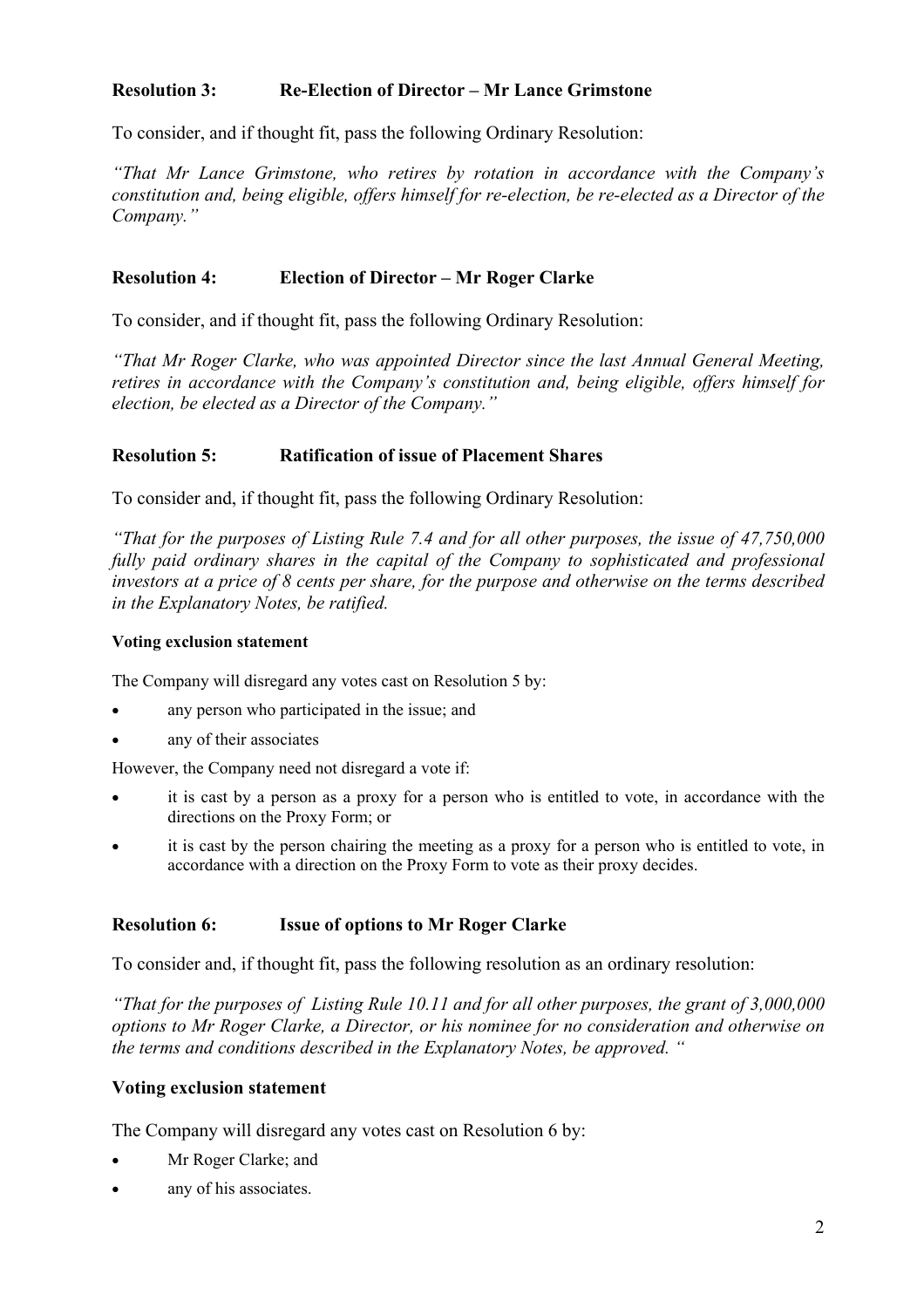However, the Company need not disregard a vote if:

- it is cast by a person as a proxy for a person who is entitled to vote, in accordance with the directions on the Proxy Form; or
- it is cast by the person chairing the meeting as a proxy for a person who is entitled to vote, in accordance with a direction on the Proxy Form to vote as their proxy decides.

### GENERAL BUSINESS

To consider any other business as may be lawfully put forward in accordance with the constitution of the Company.

# **By Order of the Board**

hew Starty

Leni Stanley Company Secretary 5 October 2010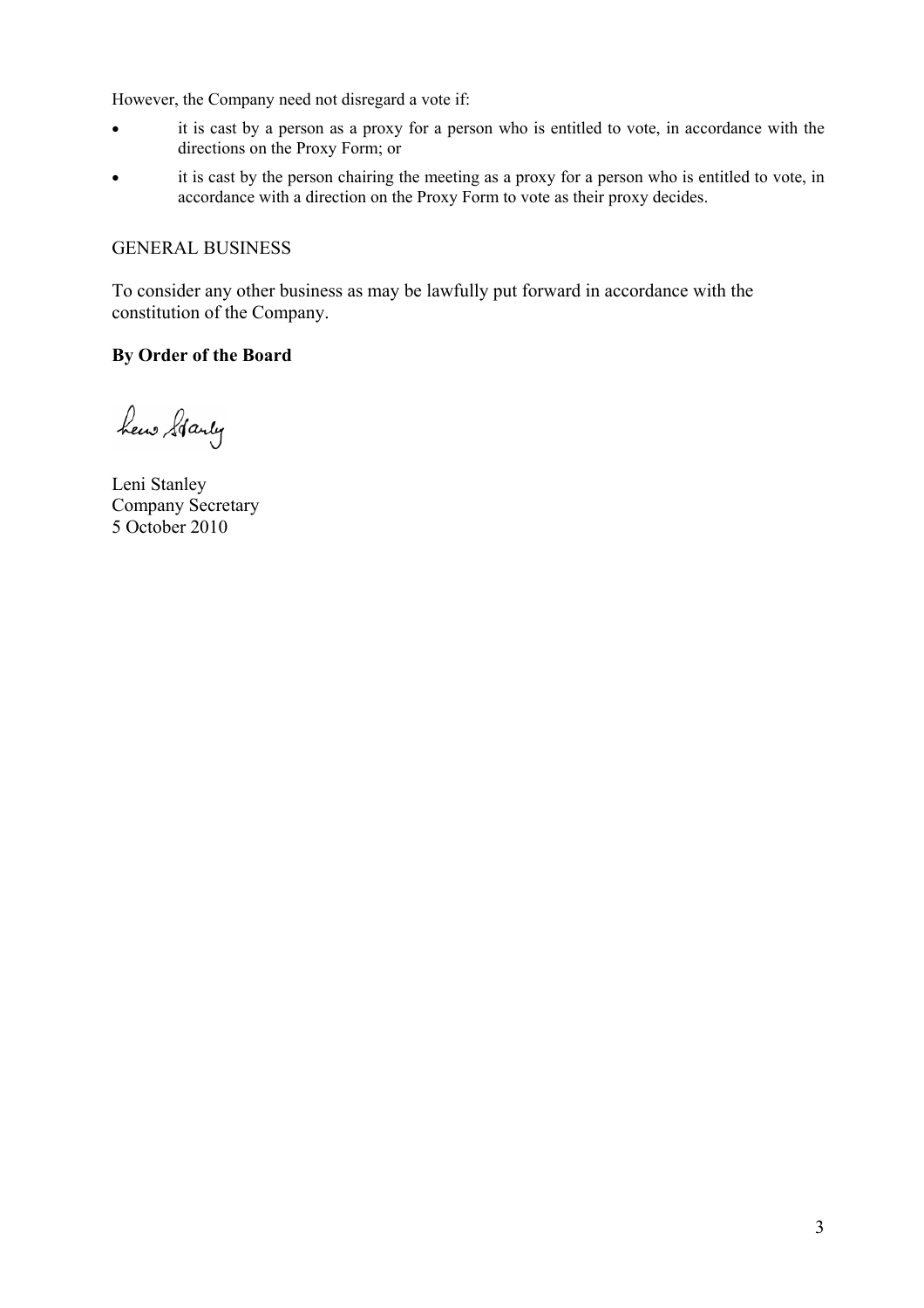# **NOTES TO THE NOTICE OF ANNUAL GENERAL MEETING**

#### **Eligibility to vote**

A person's entitlement to vote at the Annual General Meeting (Meeting) will be determined by reference to the number of Shares registered in the name of that person (reflected in the register of members) as at 7:00pm (Sydney time) on 6 November 2010.

#### **Proxy votes and corporate representatives**

A member who is entitled to attend and cast a vote at the Meeting is entitled to appoint a proxy. A form of appointment of proxy is enclosed with this Notice.

A proxy need not be a member of the Company. A member who is entitled to cast two or more votes may appoint two proxies and may specify the proportion or number of votes each proxy is appointed to exercise. If no such specification is given and two proxies are appointed, each may exercise half of the votes to which that member is entitled.

All Proxy Forms will need to be lodged with the Company no later than 11:00am (Brisbane time) on Saturday 6 November 2010, being 48 hours before commencement of the Meeting. Any Proxy Form received after that time will not be valid for the Meeting.

If you wish to appoint a proxy and are entitled to do so, then complete the enclosed Proxy Form in accordance with the instructions on it and return it to the Company's share registry by the deadline for lodgement as follows:

- by using the enclosed reply paid envelope;
- by post or fax to the Company's share registry as follows:

Lodestone Energy Limited C/- Link Market Services Limited Locked Bag A14 Sydney South NSW 1235 Facsimile: (02) 9287 0309;

- by delivery to Link Market Services Limited at Level 12, 680 George Street, Sydney NSW 2000; or
- online, at www.linkmarketservices.com.au by following the directions on the reverse of the Proxy Form.

A corporation may elect to appoint a representative in accordance with the Corporations Act in which case the Company will require written proof of the representative's appointment, which must be lodged with the Company no later than 48 hours before commencement of the Meeting.

If you have any queries on how to cast your votes then please call the Company Secretary, Leni Stanley, on  $+61$  (0)7 3221 6022 during business hours.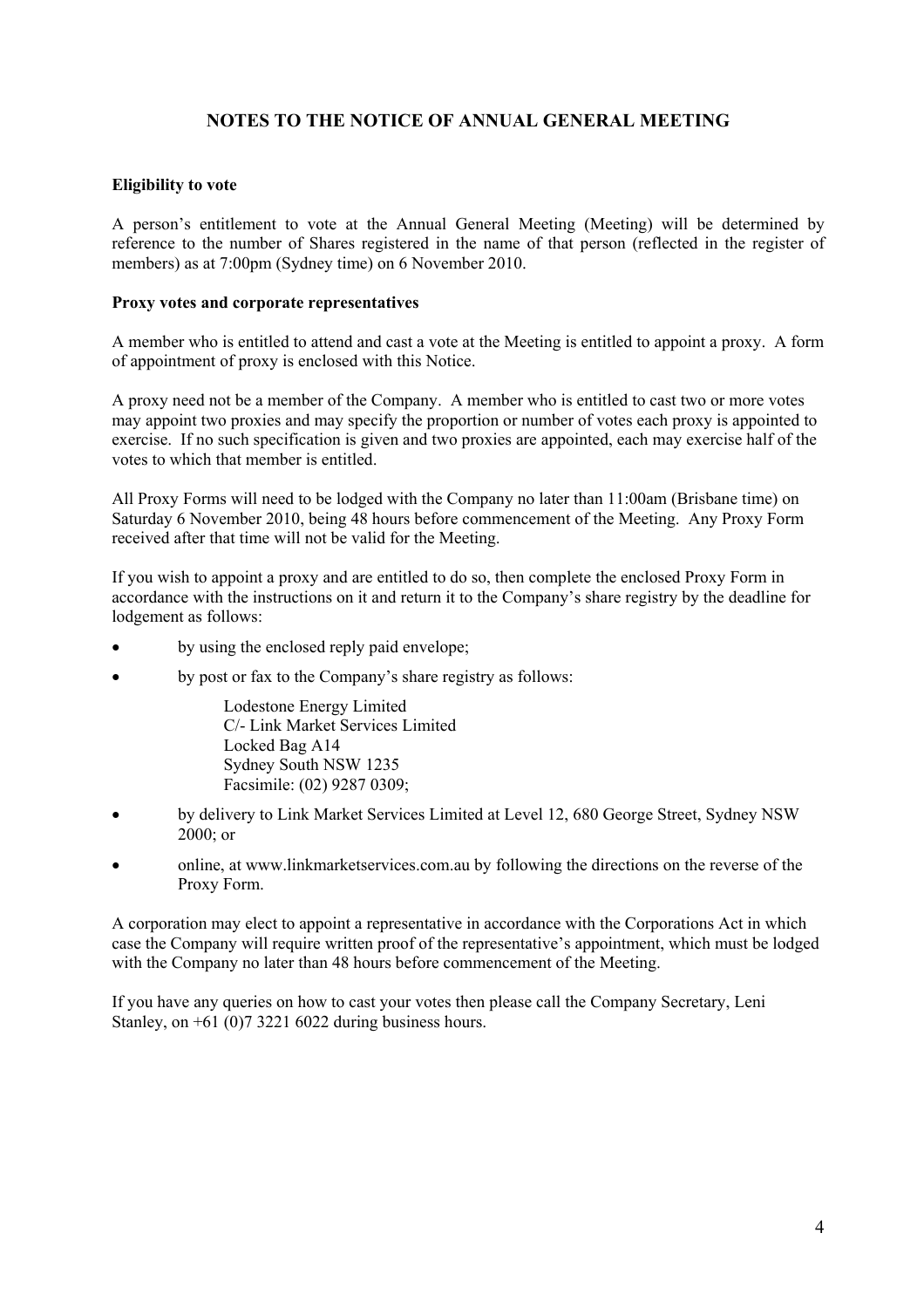#### **EXPLANATORY NOTES**

#### **LODESTONE ENERGY LIMITED**

#### **A.C.N. 075 877 075**

#### **Resolution 1: Remuneration Report**

The Board has submitted its Remuneration Report to Shareholders for consideration and adoption by way of a non-binding advisory resolution.

The Remuneration Report is set out in the Company's 2010 Annual Report.

A vote on this resolution is advisory only and does not bind the Directors or the Company, however the Company will take the outcome of the vote into consideration when reviewing remuneration practices and policies.

#### **Resolution 2: Re-Election of Director – Mr Bill (W.R.) Stubbs**

In accordance with the Company's constitution, Mr Stubbs will retire by rotation at the Annual General Meeting and being eligible, offers himself for re-election.

#### **2.1 Biography**

Mr Stubbs practiced as a lawyer for 30 years and is the co-founder of the legal firm, Stubbs Barbeler. He practiced in the area of commercial law including Stock Exchange listings and all areas of mining law. He has held the position of director of various public companies over the past 25 years in the mineral exploration and biotech fields. He is also the former Chairman of Alchemica Limited, Bemax Resources N.L. and Arrow Energy Limited. Mr Stubbs is also a member of the Audit Committee.

#### **2.2 Directors' recommendation**

All Directors (excluding Mr Stubbs) recommend that shareholders vote in favour of this resolution.

#### **Resolution 3: Re-Election of Director – Mr Lance Grimstone**

In accordance with the Company's constitution, Mr Grimstone will retire by rotation at the Annual General Meeting and being eligible, offers himself for re-election.

# **3.1 Biography**

Mr Grimstone B.Sc.(Hons) Geol. Grad.Dipl.Mangt., F.AusIMM, CPGeo.M.MICA is a geologist with over 40 years of experience in the exploration, mining and civil engineering sectors. For the last 25 years, Mr Grimstone has operated his own consultancy practice based principally upon his expertise in Eastern Australian coal operations, including a decade directing coal exploration activities for joint ventures associated with Macarthur Coal Limited.

# **3.2 Directors' recommendation**

All Directors (excluding Mr Grimstone) recommend that shareholders vote in favour of this resolution.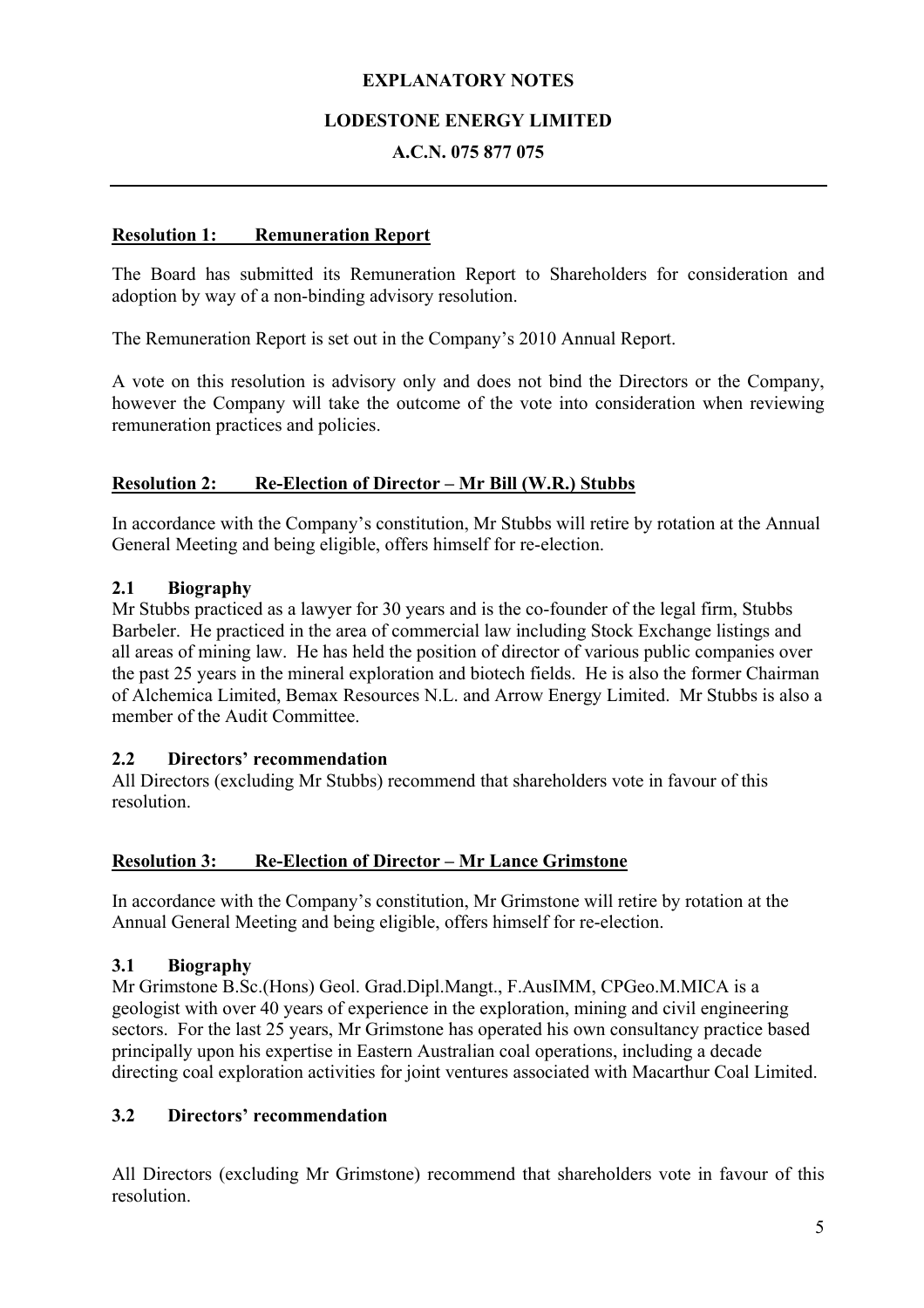# **Resolution 4: Re-Election of Director – Mr Roger Clarke**

Mr Roger Clarke was appointed a Director on 2 September 2010 and in accordance with the Company's constitution, Mr Clarke will retire at the Annual General Meeting and being eligible, offers himself for election.

# **4.1 Biography**

Mr Clarke has over 30 years commercial experience in the investment banking industry, with responsibilities in fund management, banking and corporate finance. He has been involved in a large number of initial public offerings, capital raisings, advisory roles and corporate transactions.

Mr Clarke is Chairman of the RBS Morgans Limited Board of Advice and the former Chairman of ABN AMRO Morgans Limited. In addition, Mr Clarke is the Chairman of Tissue Therapies Limited, NextDC Limited and MTA Insurance Ltd, and Deputy Chairman of Maverick Drilling & Exploration Limited. Mr Clarke is also Director of Trojan Equity Limited.

# **4.2 Directors' recommendation**

All Directors (excluding Mr Clarke) recommend that shareholders vote in favour of this resolution.

# **Resolution 5: Ratification of Issue of Placement Shares**

# **5.1 Purpose of Resolution 5**

In July 2010, the Company placed 47,750,000 fully paid ordinary shares in the capital of the Company (**Shares)** with 20 sophisticated and professional investors at an issue price of \$0.08 per share to raise \$3.8 million (**Placement Shares**).

Listing Rule 7.1 imposes a limit on the number of equity securities (e.g., Shares) that the Company can issue without shareholder approval. In general terms, the Company may not, without shareholder approval, issue equity securities representing more than 15% of its share capital in a 12 month period.

Shares that are issued with shareholder approval do not reduce the number of equity securities that may be issued by the Company under Listing Rule 7.1. Under Listing Rule 7.4, shareholder approval can be obtained after the Shares are issued if the issue did not breach the 15% limit in Listing Rule 7.1 when made and the Company's members subsequently approve it.

The Placement Shares were issued on 19 July 2010. The issue of the Placement Shares was within the Company's 15% limit under Listing Rule 7.1. Under Resolution 5, the Company seeks shareholder ratification of the issue of the Placement Shares for the purposes of Listing Rule 7.4.

# **5.2 Other information**

The Placement Shares were issued on the same terms as those Shares on issue on the date of issue of the Placement Shares.

The proceeds from the issue of the Placement Shares will be predominantly used to fund the recommencement of the exploration program for the Tambo Coal and Gas Project along with related project expenditures and general corporate overheads.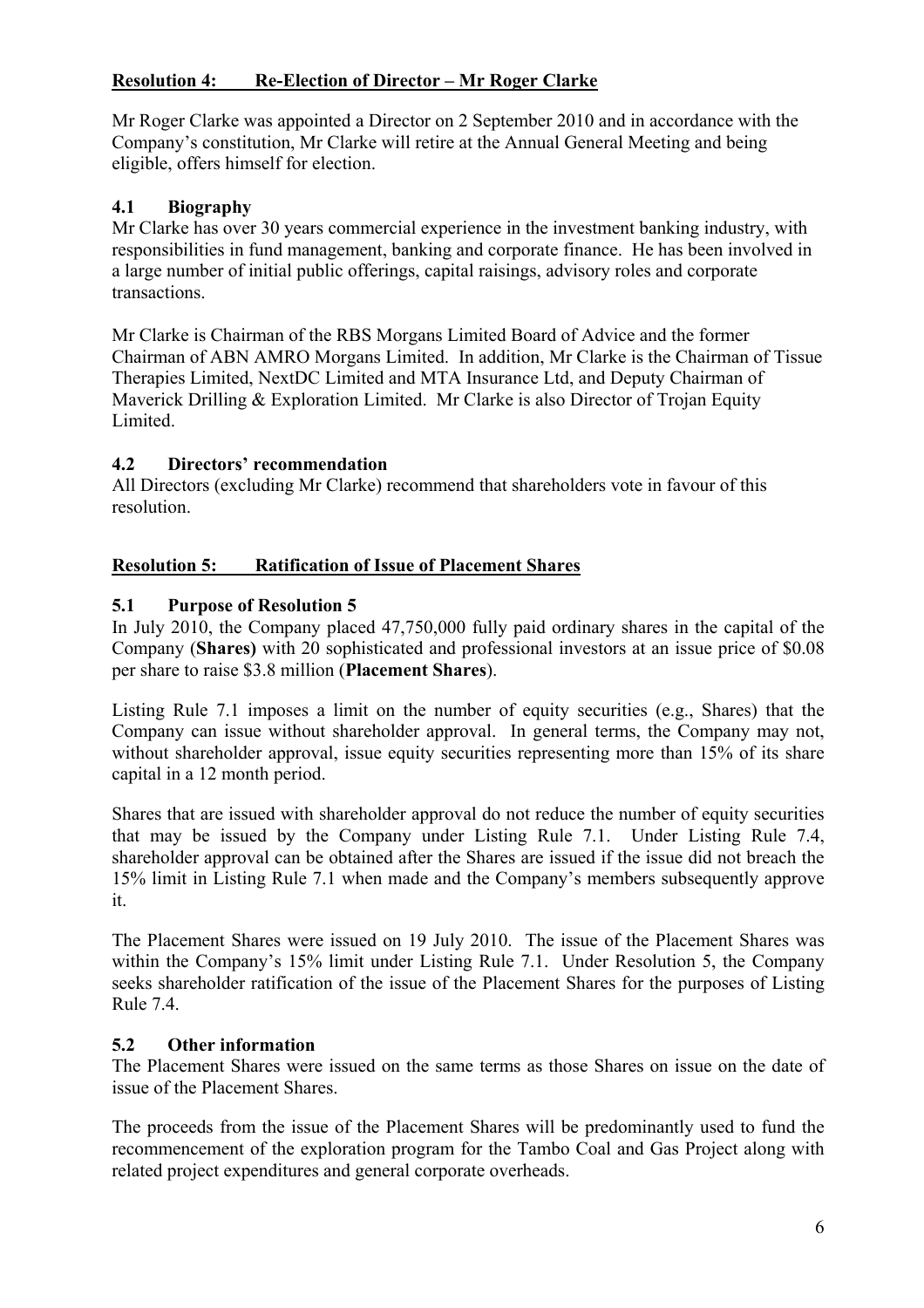# **5.3 Directors' interests and recommendation**

None of the Directors has an interest in Resolution 5. The Directors **unanimously recommend that shareholders vote in favour of Resolution 5** as this will allow the Company to retain the flexibility to issue the maximum number of equity securities permitted under Listing Rule 7.1 without requiring further shareholder approval. In particular, if Resolution 5 is not approved, the Company's capacity to issue additional securities will be significantly constrained until 19 July 2011, at an important time in the Company's development.

# **Resolution 6: Issue of options to Mr Roger Clarke**

# **6.1 Introduction**

Pursuant to Resolution 6 shareholder approval is sought for the purposes of Listing Rule 10.11 and for all other purposes for the grant by the Company, for no consideration, of 3,000,000 options to Mr Roger Clarke or his nomine.

The options are to be issued on the terms summarised below. Mr Clarke is a Director of the Company.

# **6.2 Why is shareholder approval required?**

Listing Rule 10.11 provides that a company must not issue or agree to issue securities to a related party of the company without first obtaining shareholder approval. Under Resolution 6 the Company will, if the resolution is passed, issue options to a Director (i.e., to a related party). Accordingly, the Company must obtain shareholder approval under Listing Rule 10.11 before those options are issued.

Chapter 2E of the Corporations Act prohibits a company (subject to certain exceptions) from giving a financial benefit to a related party of the Company, except with the approval of the Company's members. Issuing securities (including an option) to a related party is an example of giving a financial benefit that requires shareholder approval under Chapter 2E.

However, shareholder approval under Chapter 2E is not required if the financial benefit is remuneration provided to a related party as an officer of the company and to give the remuneration would be reasonable given the circumstances of the company and the related party's circumstances, including the responsibilities involved in the office held.

The Board has formed the view that the issue of options as contemplated by Resolution 6 represents reasonable remuneration having regard to Mr Clarke's other entitlements to director's fees of approximately \$40,000 per annum and his responsibilities as Director of the Company and therefore that approval of the issue of options to him under Chapter 2E is not required.

# **6.3 Details of options**

The options to be issued under Resolution 6 will, if this Resolution is approved, be issued on the following terms:

- the options will be issued for no consideration;
- each option will, on exercise, will entitle the holder to acquire one Share;
- the exercise price of the options is a  $20\%$  premium to the volume weighted average price of Shares over the 14 days on which the Shares were traded on ASX Limited (**ASX**) from the date of the Notice of Meeting;
- each option will have an expiry date of two years from the date of issue; and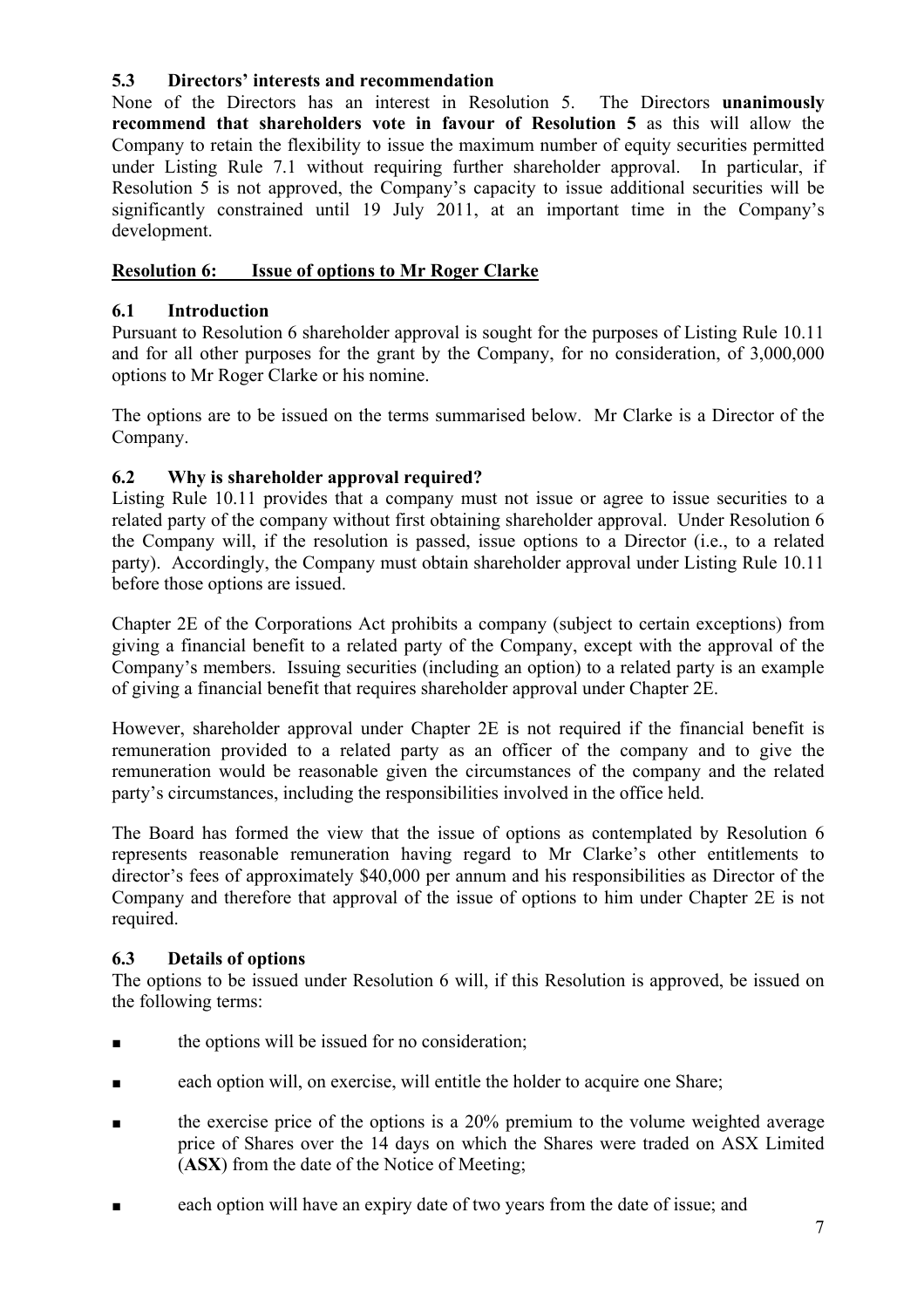although the options are not being issued under the Company's employee share option scheme (**ESOP**), the terms of issue of options under the ESOP will, so far as they are applicable and are not inconsistent with the above terms and conditions, apply to the options. A summary of the material terms of the options is set out in the schedule to these Explanatory Notes.

Except in relation to the exercise price, these terms are materially the same terms as the options issued to other non executive Directors of the Company pursuant to approval given at general meetings of the Company on 9 September 2008 and 26 June 2009 respectively.

# **6.4 Value of options**

The Board has engaged Harris Black, chartered accountants, to prepare an independent valuation of the options to be granted under resolution 6. Harris Black has determined the value of the options to be issued pursuant to Resolution 6 to be \$0.048 per option.This value has been derived using both a Black Scholes Option Pricing Model and a Binomial Model Option Pricing Model, assuming the following:

- share price of  $$0.10$  (being the estimated price of Shares on 31 October 2010);
- an exercise price of \$0.114 per option;
- a risk free rate of 4.85% per annum;
- a volatility factor of 92.922%, which has been determined having regard to the historical trading of the Company's Shares on ASX;
- an expiry date of two years from the date of issue; and
- all other terms and conditions as outlined in these Explanatory Notes.

# **6.4 Why are the options being issued?**

The primary purpose of the grant of the options under Resolution 6 is to better align the interests of the Company and Mr Clarke by providing an incentive to him to remain with the Company and increase shareholder value. As noted above, Mr Clarke has a depth of knowledge and experience in the investment banking industry and has actively advised and participated in numerous initial public offerings. His contribution to the Board will be particularly valuable as the Company formulates its strategic goals and executes its strategy.

# **6.5 Other information**

For the purposes of Listing Rule 10.13, and for all other purposes, the following information is provided to shareholders for the purposes of Resolutions 6:

- under Resolution 6 approval is being sought to issue to Mr Clarke a maximum of 3,000,000 options. An issue of additional options Mr Clarke will require further prior shareholder approval;
- the options will be granted to Mr Clarke as soon as practicable after the meeting, but in any event, no later than one month after the date of the meeting;
- because the options are to be issued for no consideration, the Company will not raise any funds from the issue. If any or all of the options are exercised, the funds raised from the issue of Shares pursuant to that exercise will contribute to the Company's working capital; and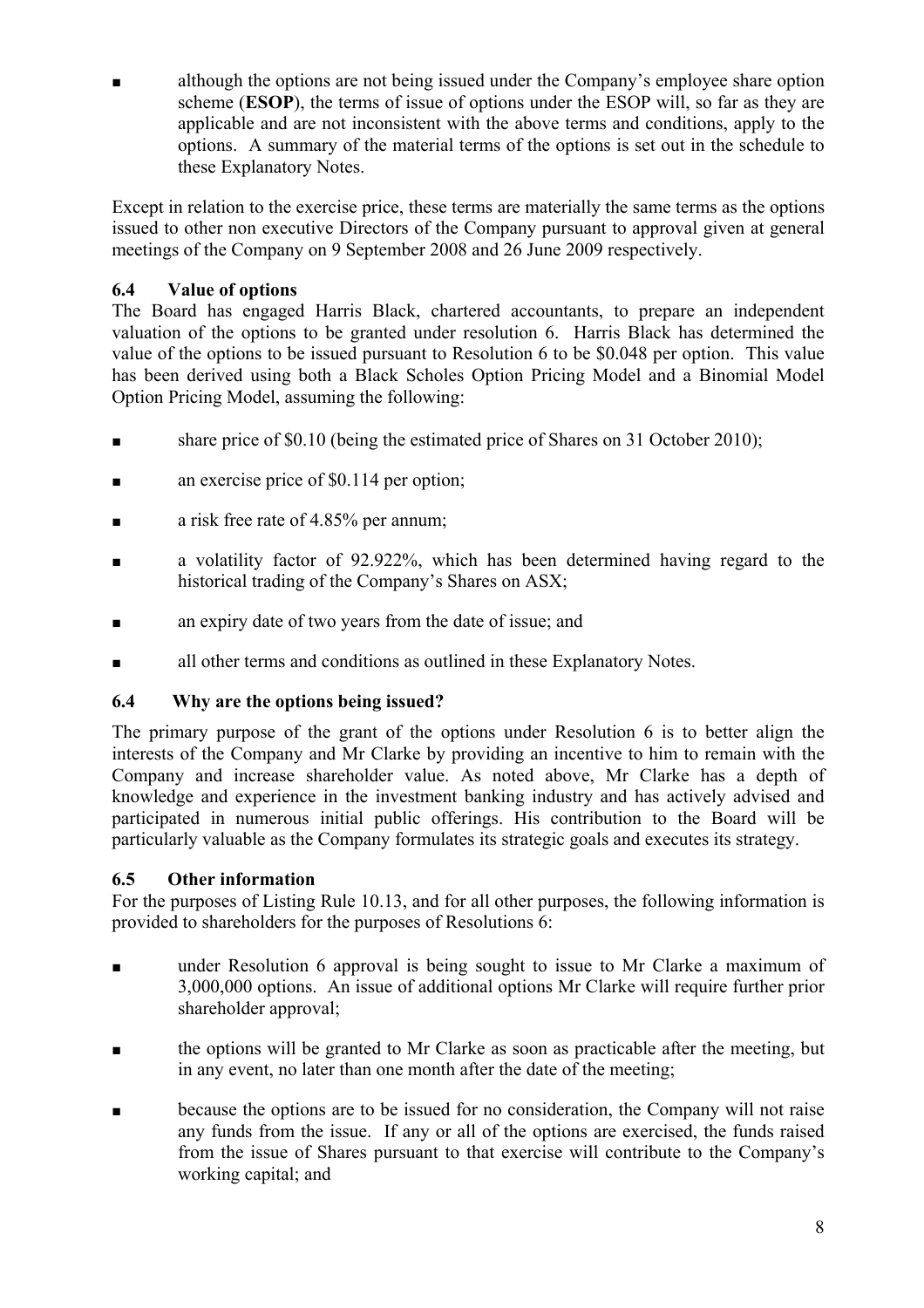■ the Company will not provide a loan in connection with the exercise of any options issued pursuant to Resolution 6;

Pursuant to Listing Rule 7.2 Exception 14, where an issue is made with the approval of the shareholders under Listing Rule 10.11, approval is not required under Listing Rule 7.1.

### **6.6 Directors' interests and recommendations**

None of the Directors, other than Mr Clarke, has an interest in Resolution 6. As the proposed recipient of options under Resolution 6, Mr Clarke has an interest in Resolution 6, and therefore makes no recommendation in relation to it. The Directors, other than Mr Clarke, unanimously recommend that you vote in favour of Resolution 6.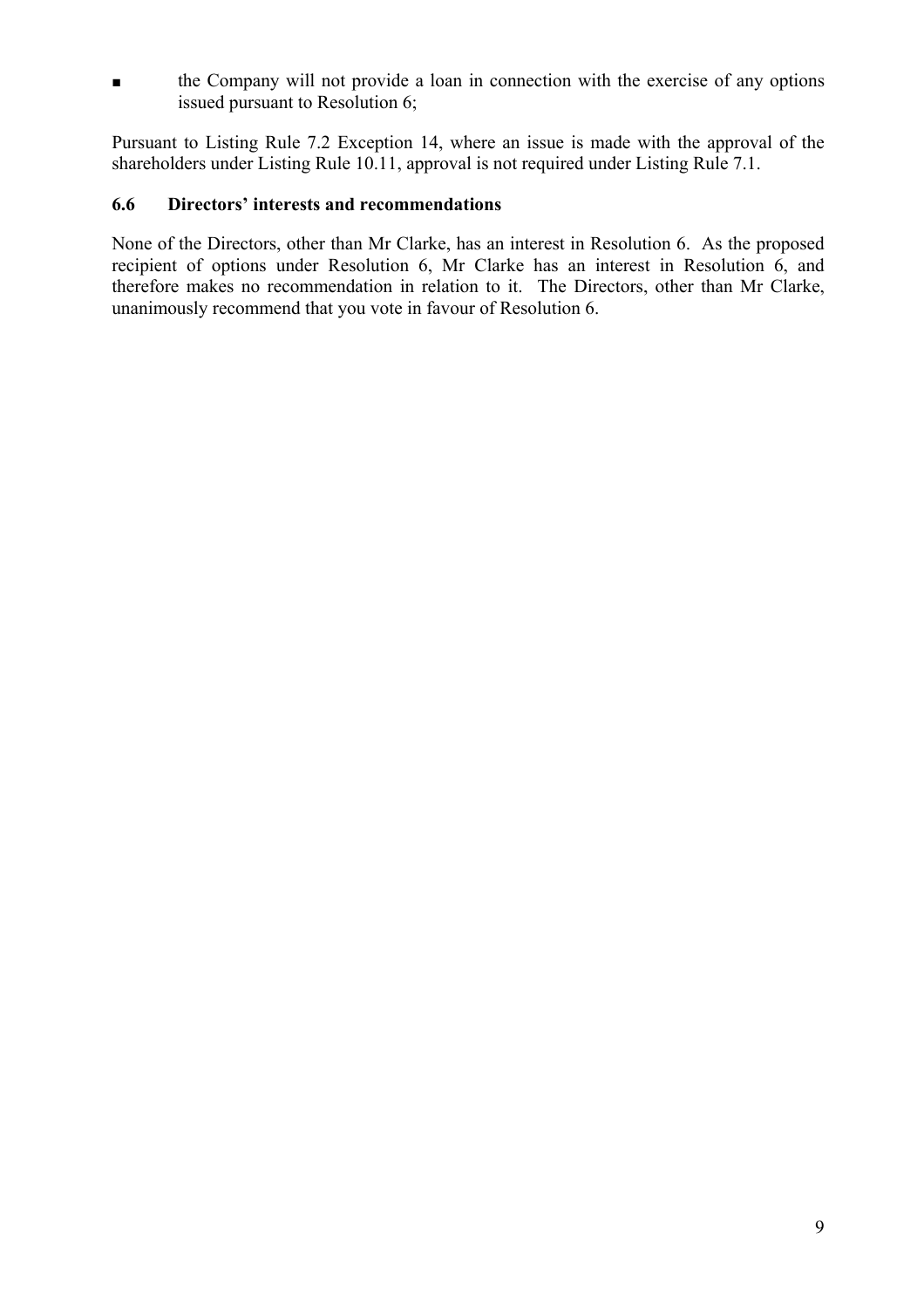| <b>Nature of</b><br>option           | Each option entitles the holder to subscribe for one Share on exercise of the option.                                                                                                                                                                                                                                                                                      |  |  |  |  |  |
|--------------------------------------|----------------------------------------------------------------------------------------------------------------------------------------------------------------------------------------------------------------------------------------------------------------------------------------------------------------------------------------------------------------------------|--|--|--|--|--|
| <b>Issue price</b>                   | Each option is to be issued for no consideration.                                                                                                                                                                                                                                                                                                                          |  |  |  |  |  |
| <b>Expiry date</b>                   | Each option will expire two years from the date of its issue.                                                                                                                                                                                                                                                                                                              |  |  |  |  |  |
| <b>Exercise price</b>                | The exercise price of each option is a 20% premium to the volume weighted<br>average price of Shares over the 14 days on which Shares were traded on ASX<br>from the date of the notice of meeting.                                                                                                                                                                        |  |  |  |  |  |
| <b>Transfer</b>                      | An option is personal to the participant and cannot be transferred or otherwise<br>disposed of except as determined by the Board.                                                                                                                                                                                                                                          |  |  |  |  |  |
| <b>Ranking</b>                       | Shares issued on the exercise of options will rank equally with all existing Shares<br>then on issue.                                                                                                                                                                                                                                                                      |  |  |  |  |  |
| <b>Conditions on</b><br>exercise     | An option must be exercised before its expiry date. The Board may determine<br>minimum parcels in which options may be exercised. The exercise by a participant<br>of some options does not affect their right to exercise other options at a later time.                                                                                                                  |  |  |  |  |  |
| Lapse                                | An option lapses on its expiry date, or if the Board determines that the participant<br>has acted fraudulently, dishonestly or in breach of the participant's obligations to<br>the Company or an associated body corporate and that their options should<br>therefore be forfeited.                                                                                       |  |  |  |  |  |
|                                      | Options will also lapse upon:                                                                                                                                                                                                                                                                                                                                              |  |  |  |  |  |
|                                      | • the participant ceasing to be employed or engaged by the Company (except as a<br>consequence of a disposal or sale of the Company's undertaking);                                                                                                                                                                                                                        |  |  |  |  |  |
|                                      | • 30 days after the date the participant dies, is retrenched or made redundant,<br>retires or is permanently, physically or mentally incapacitated; or                                                                                                                                                                                                                     |  |  |  |  |  |
|                                      | • 30 days following a person acquiring a relevant interest in not less than 90% of<br>the Company's Shares or, at the discretion of the Board, ten days following the<br>Company issuing a notice of meeting in connection with a scheme of arrangement,<br>which, if implemented, will give a person a relevant interest in not less than 90%<br>of the Company's Shares. |  |  |  |  |  |
| <b>New issues</b>                    | Options to not confer on participants any rights or entitlements to participate in<br>new issues of capital.                                                                                                                                                                                                                                                               |  |  |  |  |  |
| <b>Reorganisations</b><br>of capital | In the event of a reorganisation of the issued capital of the Company the rights of<br>option holders will be changed to the extent necessary to comply with the Listing<br>Rules.                                                                                                                                                                                         |  |  |  |  |  |
| Quotation                            | Options will not be listed for quotation on ASX.                                                                                                                                                                                                                                                                                                                           |  |  |  |  |  |
| <b>Bonus Issue</b>                   | If the Company makes a bonus issue, participants whose options have not expired<br>will not be entitled to any adjustment to the number of Shares that will be issued to<br>them upon exercise of any of those options.                                                                                                                                                    |  |  |  |  |  |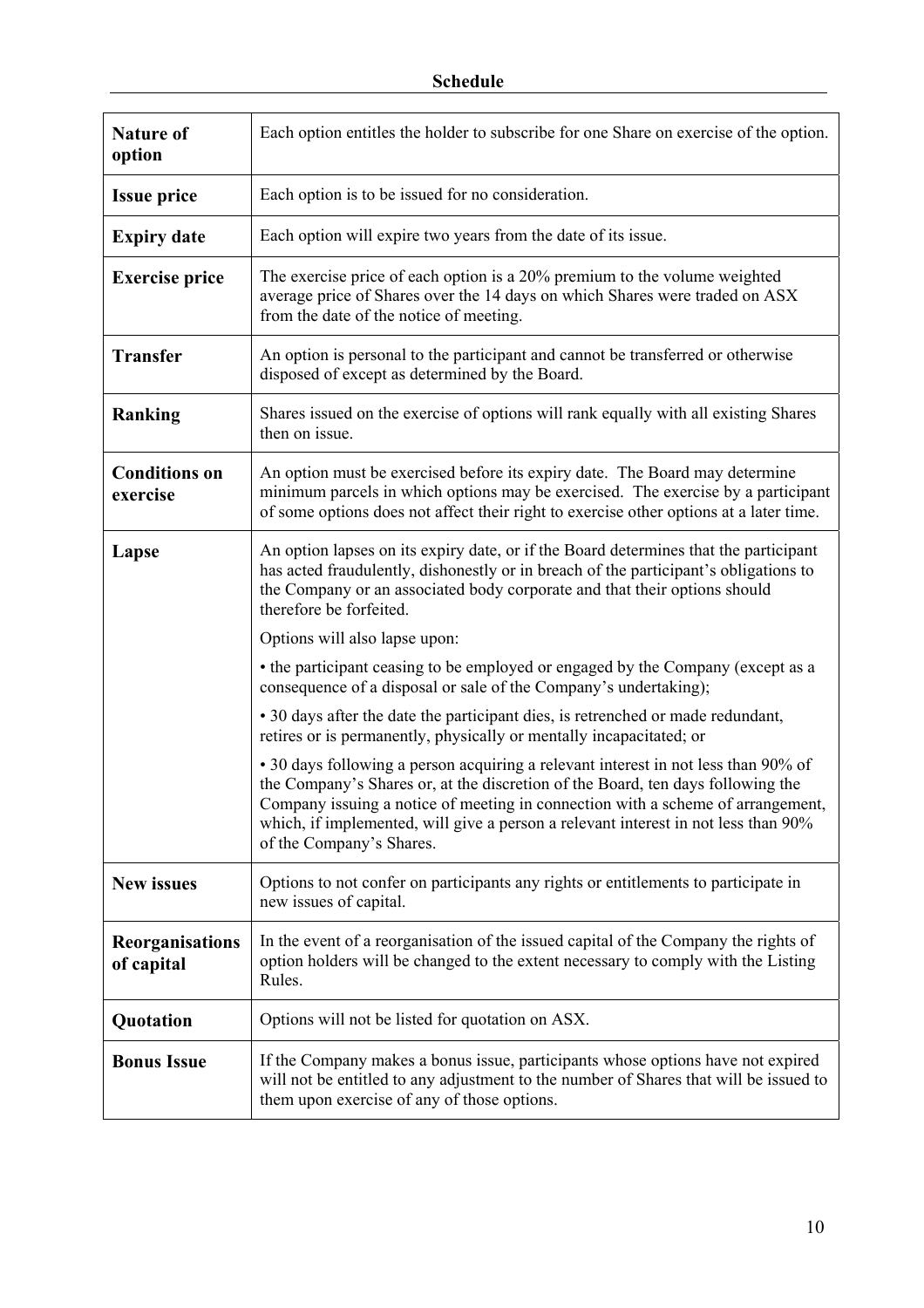

**LODGE YOUR VOTE**

**ONLINE www.linkmarketservices.com.au**

**B** By fax: +61 2 9287 0309



 **By mail:** Lodestone Energy Limited C/- Link Market Services Limited Locked Bag A14 Sydney South NSW 1235 Australia **All enquiries to: Telephone:** 1300 554 474 **Overseas:** +61 2 8280 7454



**X99999999999**

# **ShareHOLDER VOTING FORM**

I/We being a member(s) of Lodestone Energy Limited and entitled to attend and vote hereby appoint:

| STEP 1                                                                                                                                                                                                                                                                                                                                                                                                                                           | <b>APPOINT A PROXY</b> |  |                  |                                                                            |     |  |                  |  |  |
|--------------------------------------------------------------------------------------------------------------------------------------------------------------------------------------------------------------------------------------------------------------------------------------------------------------------------------------------------------------------------------------------------------------------------------------------------|------------------------|--|------------------|----------------------------------------------------------------------------|-----|--|------------------|--|--|
| OR if you are NOT appointing the Chairman of the<br>the Chairman<br>Meeting as your proxy, please write the name of the<br>of the Meeting<br>person or body corporate (excluding the registered<br>(mark box)<br>shareholder) you are appointing as your proxy                                                                                                                                                                                   |                        |  |                  |                                                                            |     |  |                  |  |  |
| or failing the person/body corporate named, or if no person/body corporate is named, the Chairman of the Meeting, as my/our proxy and<br>to vote for me/us on my/our behalf at the Annual General Meeting of the Company to be held at 11:00am on Monday, 8 November 2010,<br>at Conference Room, RBS Morgans, Level 29, Riverside Centre, 123 Eagle Street, Brisbane, Queensland 4000 and at any adjournment or<br>postponement of the meeting. |                        |  |                  |                                                                            |     |  |                  |  |  |
| Proxies will only be valid and accepted by the Company if they are signed and received no later than 48 hours before the meeting.<br>Please read the voting instructions overleaf before marking any boxes with an $\mathbf x$                                                                                                                                                                                                                   |                        |  |                  |                                                                            |     |  |                  |  |  |
| STEP 2<br><b>VOTING DIRECTIONS</b>                                                                                                                                                                                                                                                                                                                                                                                                               |                        |  |                  |                                                                            |     |  |                  |  |  |
| <b>Resolution 1</b><br>Remuneration Report                                                                                                                                                                                                                                                                                                                                                                                                       | For                    |  | Against Abstain* | <b>Resolution 4</b><br>Election of Director -<br>Mr Roger Clarke           | For |  | Against Abstain* |  |  |
| <b>Resolution 2</b><br>Re-Election of Director -<br>Mr Bill Stubbs                                                                                                                                                                                                                                                                                                                                                                               |                        |  |                  | <b>Resolution 5</b><br>Ratification of issue of Placement<br><b>Shares</b> |     |  |                  |  |  |
| <b>Resolution 3</b><br>Re-Election Of Director -<br>Mr Lance Grimstone                                                                                                                                                                                                                                                                                                                                                                           |                        |  |                  | <b>Resolution 6</b><br>Issue of options to Mr Roger Clarke                 |     |  |                  |  |  |
|                                                                                                                                                                                                                                                                                                                                                                                                                                                  |                        |  |                  |                                                                            |     |  |                  |  |  |
|                                                                                                                                                                                                                                                                                                                                                                                                                                                  |                        |  |                  |                                                                            |     |  |                  |  |  |
|                                                                                                                                                                                                                                                                                                                                                                                                                                                  |                        |  |                  |                                                                            |     |  |                  |  |  |
|                                                                                                                                                                                                                                                                                                                                                                                                                                                  |                        |  |                  |                                                                            |     |  |                  |  |  |
| If you mark the Abstain box for a particular Item, you are directing your proxy not to vote on your behalf on a show of hands or on a<br>$\circ$<br>poll and your votes will not be counted in computing the required majority on a poll.                                                                                                                                                                                                        |                        |  |                  |                                                                            |     |  |                  |  |  |

| $\circ$                                  |                                                                                                | 量<br>If you mark the Abstain box for a particular Item, you are directing your proxy not to vote on your behalf on a show of hands or on a                                                                                                                                                                       |
|------------------------------------------|------------------------------------------------------------------------------------------------|------------------------------------------------------------------------------------------------------------------------------------------------------------------------------------------------------------------------------------------------------------------------------------------------------------------|
|                                          | poll and your votes will not be counted in computing the required majority on a poll.          |                                                                                                                                                                                                                                                                                                                  |
| STEP <sub>3</sub>                        | SIGNATURE OF SHAREHOLDERS - THIS MUST BE COMPLETED                                             |                                                                                                                                                                                                                                                                                                                  |
| Shareholder 1 (Individual)               | Joint Shareholder 2 (Individual)                                                               | Joint Shareholder 3 (Individual)<br>≣                                                                                                                                                                                                                                                                            |
|                                          |                                                                                                |                                                                                                                                                                                                                                                                                                                  |
| Sole Director and Sole Company Secretary | Director/Company Secretary (Delete one)                                                        | Director                                                                                                                                                                                                                                                                                                         |
|                                          | be executed in accordance with the company's constitution and the Corporations Act 2001 (Cth). | NH NH NH<br>This form should be signed by the shareholder. If a joint holding, either shareholder may sign. If signed by the shareholder's attorney, the power<br>of attorney must have been previously noted by the registry or a certified copy attached to this form. If executed by a company, the form must |
|                                          |                                                                                                | I OD DDY004                                                                                                                                                                                                                                                                                                      |